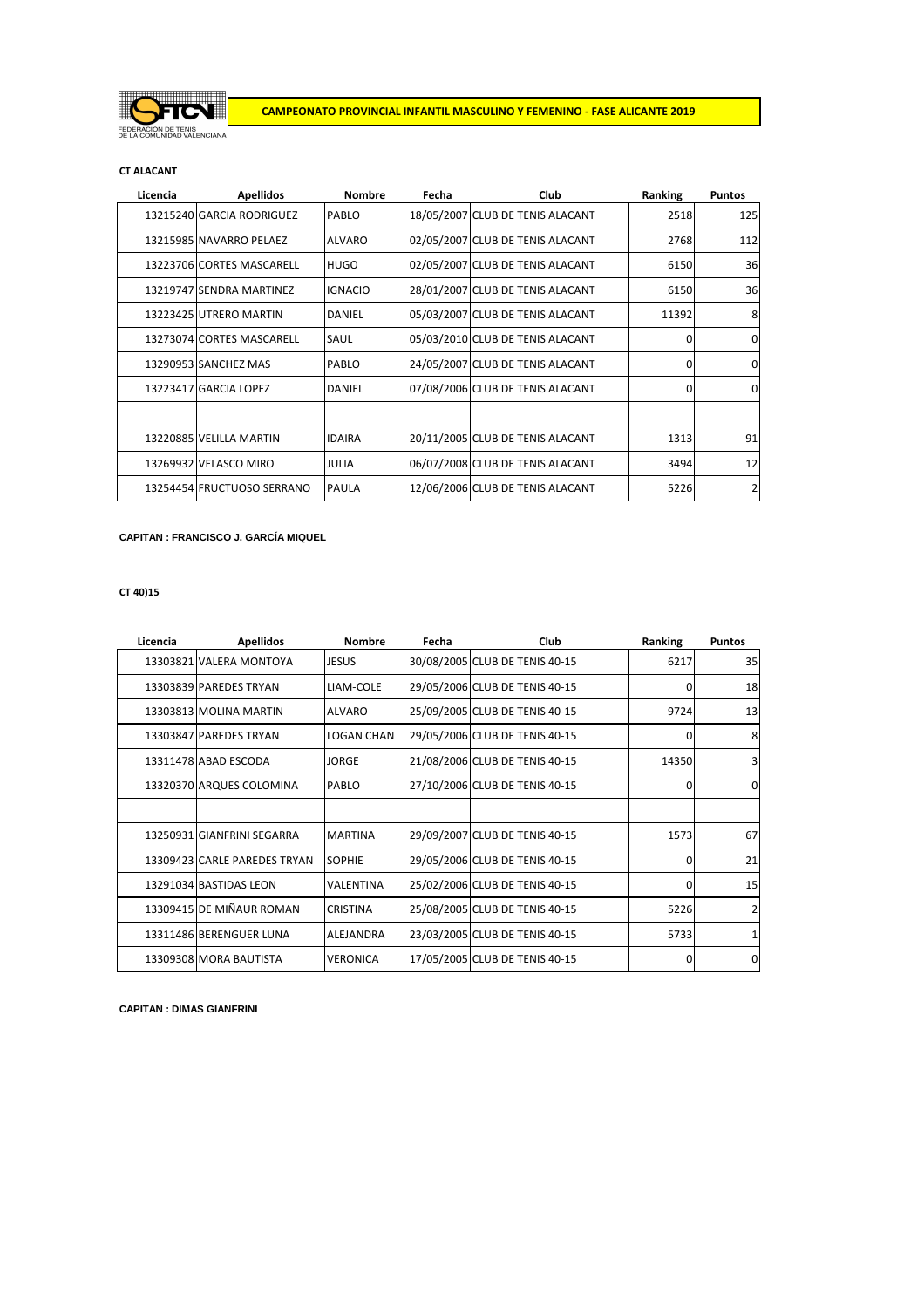

## **C ILICITANO T**

| Licencia          | <b>Apellidos</b>                    | <b>Nombre</b>   | Fecha | Club                               | Ranking  | <b>Puntos</b>  |
|-------------------|-------------------------------------|-----------------|-------|------------------------------------|----------|----------------|
|                   | 13222675 BUGALLO MEIJIDE            | PEDRO B.        |       | 22/04/2005 CLUB ILICITANO DE TENIS | 1738     | 190            |
|                   | 13202411 BAYON NAVARRO              | RAUL            |       | 19/05/2006 CLUB ILICITANO DE TENIS | 3055     | 99             |
|                   | 13253365 ORTIZ LOPEZ                | <b>RICARDO</b>  |       | 15/02/2007 CLUB ILICITANO DE TENIS | 4708     | 56             |
|                   | 13253349 MACIA COVES                | CARLOS          |       | 01/09/2008 CLUB ILICITANO DE TENIS | 6740     | 30             |
|                   | 13265568 BERNABEU GOMARIZ           | <b>BORJA</b>    |       | 18/01/2007 CLUB ILICITANO DE TENIS | 8143     | 20             |
|                   | 13231915 TELLADO GALLEGO            | LUIS            |       | 20/09/2007 CLUB ILICITANO DE TENIS | 9724     | 13             |
|                   | 13302344 MARHUENDA PASTOR           | <b>MANUEL</b>   |       | 26/12/2008 CLUB ILICITANO DE TENIS | 15193    | $\overline{2}$ |
|                   | 13256822 GONZALEZ COVES             | <b>MARCO</b>    |       | 09/07/2008 CLUB ILICITANO DE TENIS | 16837    |                |
|                   | 13253315 DE LA FUENTE HERNAND ANGEL |                 |       | 13/06/2007 CLUB ILICITANO DE TENIS | 0        | $\Omega$       |
|                   | 13323051 BAJARUNAS                  | <b>MARKAS</b>   |       | 20/05/2010 CLUB ILICITANO DE TENIS | 0        | $\Omega$       |
|                   | 13329744 ROMAN BELDA                | <b>JAVIER</b>   |       | 08/10/2008 CLUB ILICITANO DE TENIS | 0        | $\Omega$       |
|                   |                                     |                 |       |                                    |          |                |
|                   | 13305710 BROTONS LOPEZ              | <b>ELENA</b>    |       | 24/05/2005 CLUB ILICITANO DE TENIS | 2391     | 30             |
|                   | 13300223 CHOVER CABRERA             | <b>ARIADNE</b>  |       | 07/11/2008 CLUB ILICITANO DE TENIS | 4674     | 4              |
|                   | 13310579 COLLADO FITOURI            | <b>SHEILA</b>   |       | 02/03/2006 CLUB ILICITANO DE TENIS | 5733     | 1              |
| 13322764 SPINZLER |                                     | <b>MICHELLE</b> |       | 11/02/2009 CLUB ILICITANO DE TENIS | 0        | $\Omega$       |
|                   | 13329736 TORNOS SANCHEZ             | PAULA           |       | 28/05/2007 CLUB ILICITANO DE TENIS | $\Omega$ | 0              |

### **CAPITAN : GORKA BARRIOS**

# **CT TEIXERETA IBI**

| Licencia | <b>Apellidos</b>            | <b>Nombre</b>  | Fecha | Club                                   | Ranking | <b>Puntos</b> |
|----------|-----------------------------|----------------|-------|----------------------------------------|---------|---------------|
|          | 13254694 BROTONS DIAZ       | <b>MARTIN</b>  |       | 21/11/2005 CLUB DE TENIS TEIXERETA-IBI | 7789    | 22            |
|          | 13254701 VILLEGAS FERNANDEZ | YAGO           |       | 07/02/2005 CLUB DE TENIS TEIXERETA-IBI | 7963    | 21            |
|          | 13135034 DIAZ PICO          | <b>DAVID</b>   |       | 24/05/2005 CLUB DE TENIS TEIXERETA-IBI | 9444    | 14            |
|          | 13280467 GARCIA ROZAS       | PACO           |       | 24/07/2006 CLUB DE TENIS TEIXERETA-IBI | 12948   |               |
|          | 13308293 LOPEZ SATORRES     | <b>HUGO</b>    |       | 03/05/2006 CLUB DE TENIS TEIXERETA-IBI | 13571   | 4             |
|          | 13251468 ESTEVE MARTINEZ    | <b>MIGUEL</b>  |       | 10/11/2006 CLUB DE TENIS ONIL          | 16837   |               |
|          | 13287794 MARTINEZ TELLO     | <b>JOSE</b>    |       | 07/03/2008 CLUB DE TENIS TEIXERETA-IBI | 16837   |               |
|          | 13135000 BERNABEU VICEDO    | <b>JOAN</b>    |       | 22/02/2005 CLUB DE TENIS TEIXERETA-IBI | O       | $\Omega$      |
|          |                             |                |       |                                        |         |               |
|          | 13135042 VERDU SEGUI        | <b>CARLOTA</b> |       | 21/05/2005 CLUB DE TENIS TEIXERETA-IBI | 1334    | 89            |
|          | 13301023 BACH VALLS         | CARLA          |       | 02/11/2005 CLUB DE TENIS TEIXERETA-IBI | 4112    |               |
|          | 13301031 BROTONS CALATAYUD  | <b>MARINA</b>  |       | 15/04/2005 CLUB DE TENIS TEIXERETA-IBI | 5733    |               |

# **CAPITÁN: ALBERTO GALIANO**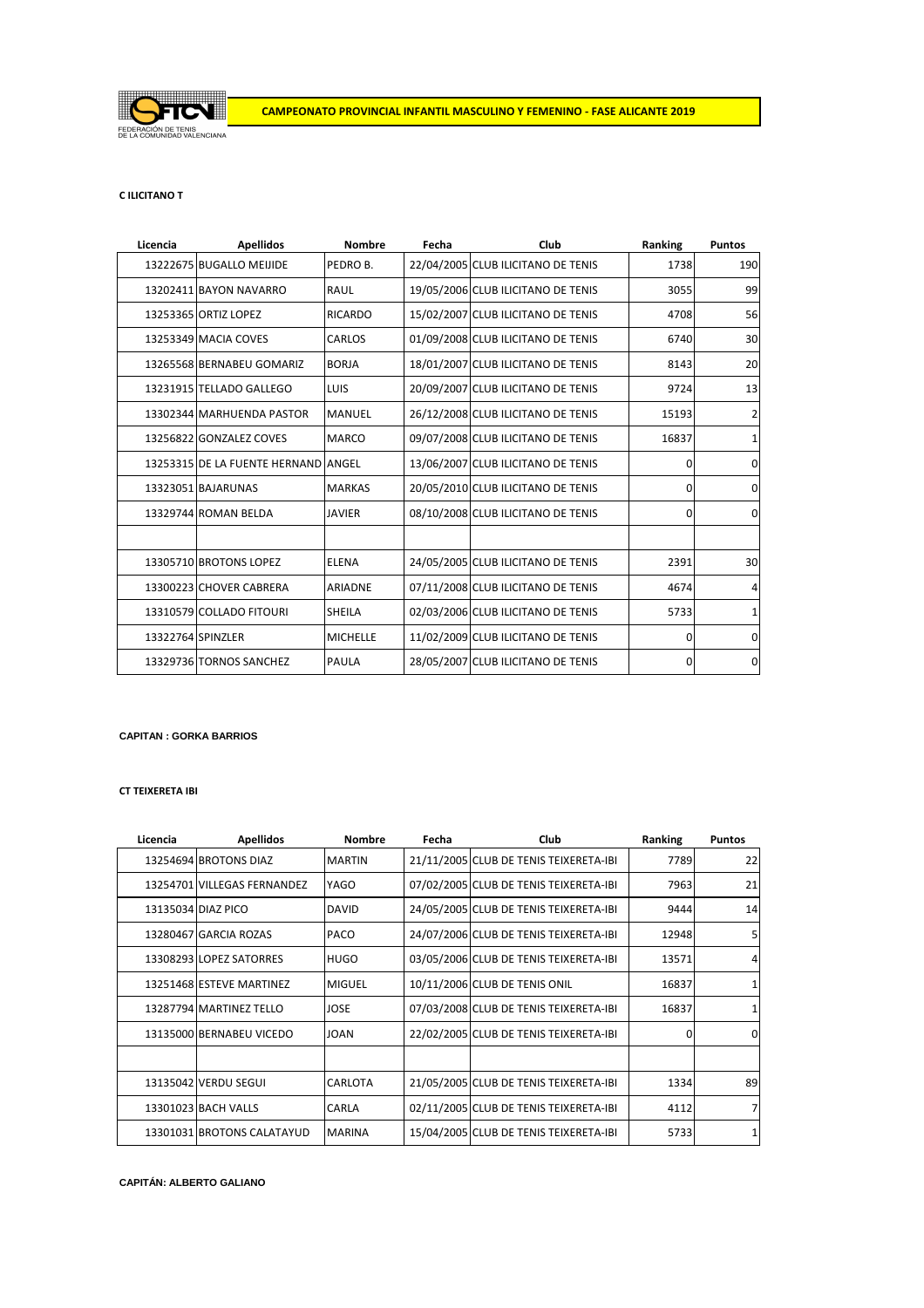

## **CT CAM VILLENENSE**

| Licencia | <b>Apellidos</b>          | <b>Nombre</b>  | Fecha | Club                                    | Ranking  | <b>Puntos</b> |
|----------|---------------------------|----------------|-------|-----------------------------------------|----------|---------------|
|          | 13173753 CONEJERO MENGUAL | <b>JUAN</b>    |       | 13/09/2005 C.T. CIRCULO AGRIC. MERCANTI | 5877     | 39            |
|          | 13201041 GIL PALAO        | <b>PEDRO</b>   |       | 29/03/2006 C.T. CIRCULO AGRIC. MERCANTI | 7363     | 25            |
|          | 13173779 RIBERA PASCUAL   | <b>DAVID</b>   |       | 15/09/2005 C.T. CIRCULO AGRIC. MERCANTI | 7514     | 24            |
|          | 13153309 IÑIGUEZ CORTES   | <b>ALFONSO</b> |       | 14/09/2005 C.T. CIRCULO AGRIC. MERCANTI | 7646     | 23            |
|          | 13229598 SALINAS PUCHE    | <b>ROBERTO</b> |       | 08/05/2007 C.T. CIRCULO AGRIC. MERCANTI | 11392    | 8             |
|          | 13159000 OLIVA HERNANDEZ  | <b>JUANJO</b>  |       | 07/05/2008 C.T. CIRCULO AGRIC. MERCANTI | 13571    | 4             |
|          | 13229580 SANJUAN REIG     | <b>HECTOR</b>  |       | 27/11/2005 C.T. CIRCULO AGRIC. MERCANTI | 14350    |               |
|          | 13229564 TEROL TORRES     | <b>SERGIO</b>  |       | 07/09/2006 C.T. CIRCULO AGRIC. MERCANTI | 14350    |               |
|          |                           |                |       |                                         |          |               |
|          | 13148251 PARDO CONEJERO   | <b>MARTA</b>   |       | 05/05/2005 C.T. CIRCULO AGRIC. MERCANTI | 858      | 175           |
|          | 13229655 ESTEVE MONROY    | <b>MARTA</b>   |       | 05/04/2005 C.T. CIRCULO AGRIC. MERCANTI | 2902     | 19            |
|          | 13229639 CATALAN RICHART  | <b>ROCIO</b>   |       | 29/05/2007 C.T. CIRCULO AGRIC. MERCANTI | 3701     | 10            |
|          | 13230214 GIL BALLESTER    | <b>ELENA</b>   |       | 04/04/2005 C.T. CIRCULO AGRIC. MERCANTI | 3701     | 10            |
|          | 13153359 MORATA MARTINEZ  | <b>SARA</b>    |       | 14/06/2006 C.T. CIRCULO AGRIC. MERCANTI | 5733     |               |
|          | 13229556 TEROL TORRES     | CARMEN         |       | 07/09/2006 C.T. CIRCULO AGRIC. MERCANTI | 5733     |               |
|          | 13307914 RUBIO GARCIA     | <b>GLORIA</b>  |       | 08/02/2008 C.T. CIRCULO AGRIC. MERCANTI | 0        | $\Omega$      |
|          | 13307964 CANTERO SIRERA   | ANABEL         |       | 21/06/2009 C.T. CIRCULO AGRIC. MERCANTI | $\Omega$ | $\Omega$      |

### **CAPITÁN: JOAQUIN HERNANDEZ**

## **CA MONTEMAR**

| Licencia | <b>Apellidos</b>            | <b>Nombre</b>     | Fecha | Club                              | Ranking | <b>Puntos</b> |
|----------|-----------------------------|-------------------|-------|-----------------------------------|---------|---------------|
|          | 8749626 SEVILLA PEREZ       | <b>IKER</b>       |       | 11/11/2005 CLUB ATLETICO MONTEMAR | 375     | 869           |
|          | 4635366 HERNANDEZ FRIAS     | <b>JOSE ALESS</b> |       | 29/03/2005 CLUB ATLETICO MONTEMAR |         | 680           |
|          | 13194288 EDENGREN           | <b>KEVIN</b>      |       | 01/07/2005 CLUB ATLETICO MONTEMAR | 0       | 353           |
|          | 13129425 SANCHEZ JOVER      | <b>EDUARDO</b>    |       | 02/03/2005 CLUB ATLETICO MONTEMAR | 1059    | 327           |
|          | 13175832 SAURA GALIPIENSO   | ABEL              |       | 24/10/2005 CLUB ATLETICO MONTEMAR | 2086    | 156           |
|          | 13167756 CABEZOS MORANT     | <b>JULIAN</b>     |       | 26/02/2005 CLUB ATLETICO MONTEMAR | 2396    | 133           |
|          | 13184841 AGULLO MENARGUEZ   | LUIS              |       | 11/04/2005 CLUB ATLETICO MONTEMAR | 4456    | 61            |
|          | 13172135 ESTEBAN MASANET    | <b>GUILLERMO</b>  |       | 25/08/2005 CLUB ATLETICO MONTEMAR | 4781    | 55            |
|          | 13087011 ANTON ESPINOSA     | <b>JUAN</b>       |       | 03/09/2005 CLUB ATLETICO MONTEMAR | 6217    | 35            |
|          | 13281332 CANALES BULEO      | PABLO             |       | 11/07/2005 CLUB ATLETICO MONTEMAR | 7228    | 26            |
|          | 8749288 LLOPIS GIRON        | <b>ALONSO</b>     |       | 03/12/2005 CLUB ATLETICO MONTEMAR | 9724    | 13            |
|          |                             |                   |       |                                   |         |               |
|          | 13251038 ROSADORO           | <b>AMELIE</b>     |       | 16/03/2005 CLUB ATLETICO MONTEMAR | 159     | 1439          |
|          | 13087029 LOZANO SANCHEZ     | DANIELA           |       | 27/11/2005 CLUB ATLETICO MONTEMAR | 237     | 957           |
|          | 13241211 HOMBERG FERNANDEZ  | <b>INES</b>       |       | 28/07/2006 CLUB ATLETICO MONTEMAR | 673     | 243           |
|          | 13172440 SANDOVAL DE LLANOS | <b>SOFIA</b>      |       | 23/08/2005 CLUB ATLETICO MONTEMAR | 2175    | 37            |

**CAPITÁN: ISRAEL SEVILLA**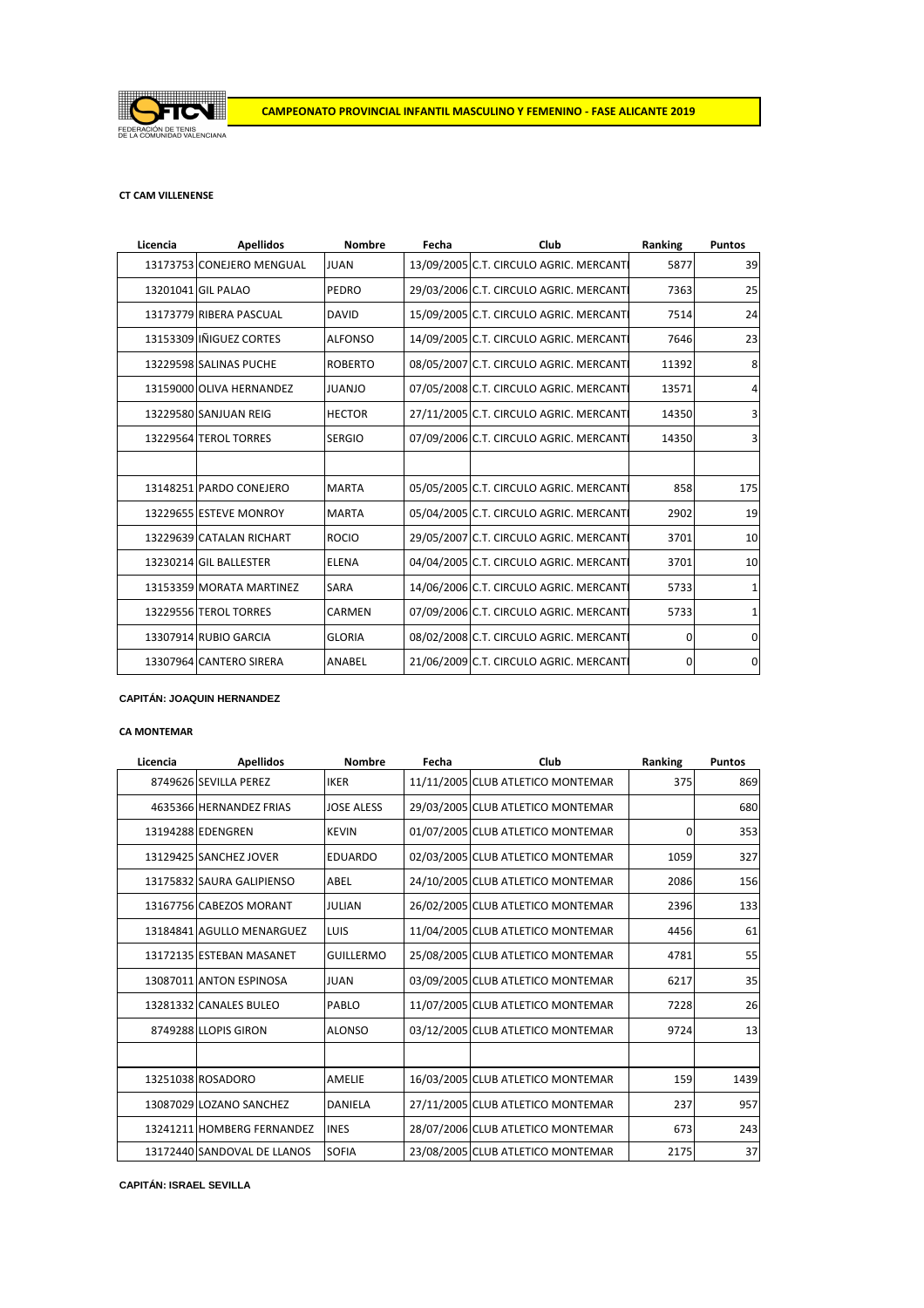

## **CT TORREVIEJA**

| Licencia | <b>Apellidos</b>                   | Nombre            | Fecha | Club                                              | Ranking        | <b>Puntos</b>  |
|----------|------------------------------------|-------------------|-------|---------------------------------------------------|----------------|----------------|
|          | 13155727 MICO FENOLLAR             | VICENT            |       | 08/05/2005 CLUB DE TENIS TORREVIEJA               | 894            | 396            |
|          | 13144382 MARTI GUILLEN             | GONZALO           |       | 09/05/2006 CLUB DE TENIS TORREVIEJA               | 1501           | 222            |
|          | 13202479 ESPINOSA FLORES           | <b>MAURO</b>      |       | 03/04/2006 CLUB DE TENIS TORREVIEJA               | 2190           | 147            |
|          | 13164116 VAN GEEL                  | LUKA              |       | 08/03/2006 CLUB DE TENIS TORREVIEJA               | 2312           | 138            |
|          | 13196185 LOFVENHAFT                | LINUS             |       | 16/05/2005 CLUB DE TENIS TORREVIEJA               | $\mathbf 0$    | 134            |
|          | 13229697 STERNICZUK                | <b>OLIWIER AN</b> |       | 08/12/2007 CLUB DE TENIS TORREVIEJA               | 0              | 130            |
|          | 13219680 MARTINEZ BELINCHON        | <b>FERNANDO</b>   |       | 01/03/2007 CLUB DE TENIS TORREVIEJA               | 2490           | 127            |
|          | 13227021 ANTOLINOS HERNANDEZ PABLO |                   |       | 21/12/2007 CLUB DE TENIS TORREVIEJA               | 2562           | 123            |
|          | 13198884 HARVEY GUTIERREZ          | <b>UNAI</b>       |       | 15/05/2006 CLUB DE TENIS TORREVIEJA               | 4060           | 69             |
|          | 13204110 MARTINEZ GARCIA           | PABLO             |       | 26/01/2007 CLUB DE TENIS TORREVIEJA               | 10306          | 11             |
|          | 13327714 ZHAKANOV                  | <b>MANSUR</b>     |       | 20/06/2007 CLUB DE TENIS TORREVIEJA               | 0              | 1              |
|          | 13299294 BOUILLARE                 | <b>SACHA</b>      |       | 17/09/2009 CLUB DE TENIS TORREVIEJA               | $\mathbf 0$    | $\mathbf 0$    |
|          | 13329314 PANTOJA NAVARRO           |                   |       | OSCAR SEBASTI 22/05/2009 CLUB DE TENIS TORREVIEJA | $\mathbf 0$    | $\mathbf 0$    |
|          | 13223912 IGLESIAS CHAVERO          | <b>SERGIO PEL</b> |       | 09/02/2006 CLUB DE TENIS TORREVIEJA               | $\overline{0}$ | $\overline{0}$ |
|          |                                    |                   |       |                                                   |                |                |
|          | 13234612 VINADER COLOMINA          | <b>MARTA</b>      |       | 18/03/2005 CLUB DE TENIS TORREVIEJA               | 573            | 298            |
|          | 13172185 VERDU AZORIN              | CARLA             |       | 19/01/2006 CLUB DE TENIS TORREVIEJA               | 622            | 274            |
|          | 13137212 PINTOR FERNANDEZ          | PAULA             |       | 15/04/2005 CLUB DE TENIS TORREVIEJA               | 727            | 220            |
|          | 13229671 KRINITSINA                | <b>SOFIA</b>      |       | 17/01/2006 CLUB DE TENIS TORREVIEJA               | 868            | 172            |
|          | 13245817 ESQUIVA BAÑULS            | <b>CHARO</b>      |       | 12/05/2008 CLUB DE TENIS TORREVIEJA               | 912            | 160            |
|          | 13245817 ESQUIVA BAÑULS            | CHARO             |       | 12/05/2008 CLUB DE TENIS TORREVIEJA               | 912            | 160            |
|          | 13227625 PICO NAVARRO              | <b>MARTA</b>      |       | 05/02/2008 CLUB DE TENIS TORREVIEJA               | 1122           | 119            |
|          | 13274858 MALAKHOVSKAIA             | LOLITA            |       | 14/09/2006 CLUB DE TENIS TORREVIEJA               | 0              | 47             |
|          | 13234571 WARTECKA                  | JULIA             |       | 31/05/2005 CLUB DE TENIS TORREVIEJA               | 0              | 26             |
|          | 13300124 KORNEVA                   | ARIANNA           |       | 06/06/2007 CLUB DE TENIS TORREVIEJA               | $\mathbf{0}$   | 19             |
|          | 13260104 MORENO VALDES             | ANGELA            |       | 04/02/2007 CLUB DE TENIS TORREVIEJA               | 3949           | 8              |
|          | 13289352 MORENO VALDES             | ELENA             |       | 29/11/2008 CLUB DE TENIS TORREVIEJA               | 5733           | $\mathbf{1}$   |
|          | 13327706 ZHDANOVA                  | ALISA             |       | 20/10/2006 CLUB DE TENIS TORREVIEJA               | $\mathbf 0$    | 1              |
|          | 13329306 GOMIS GARCIA              | MARIA AMPA        |       | 19/10/2006 CLUB DE TENIS TORREVIEJA               | $\mathbf 0$    | $\pmb{0}$      |
|          | 13329322 PANTOJA NAVARRO           | <b>VERONICA A</b> |       | 24/10/2006 CLUB DE TENIS TORREVIEJA               | $\pmb{0}$      | $\pmb{0}$      |
|          | 13329330 SAGYNBAEVA                | <b>SEZIM</b>      |       | 12/05/2008 CLUB DE TENIS TORREVIEJA               | 0              | $\mathbf 0$    |
|          | 13272993 VALERO MARTINEZ           | <b>ROSARIO</b>    |       | 22/06/2006 CLUB DE TENIS TORREVIEJA               | $\mathbf 0$    | $\pmb{0}$      |

CAPITÁN: DAVID PEREZ